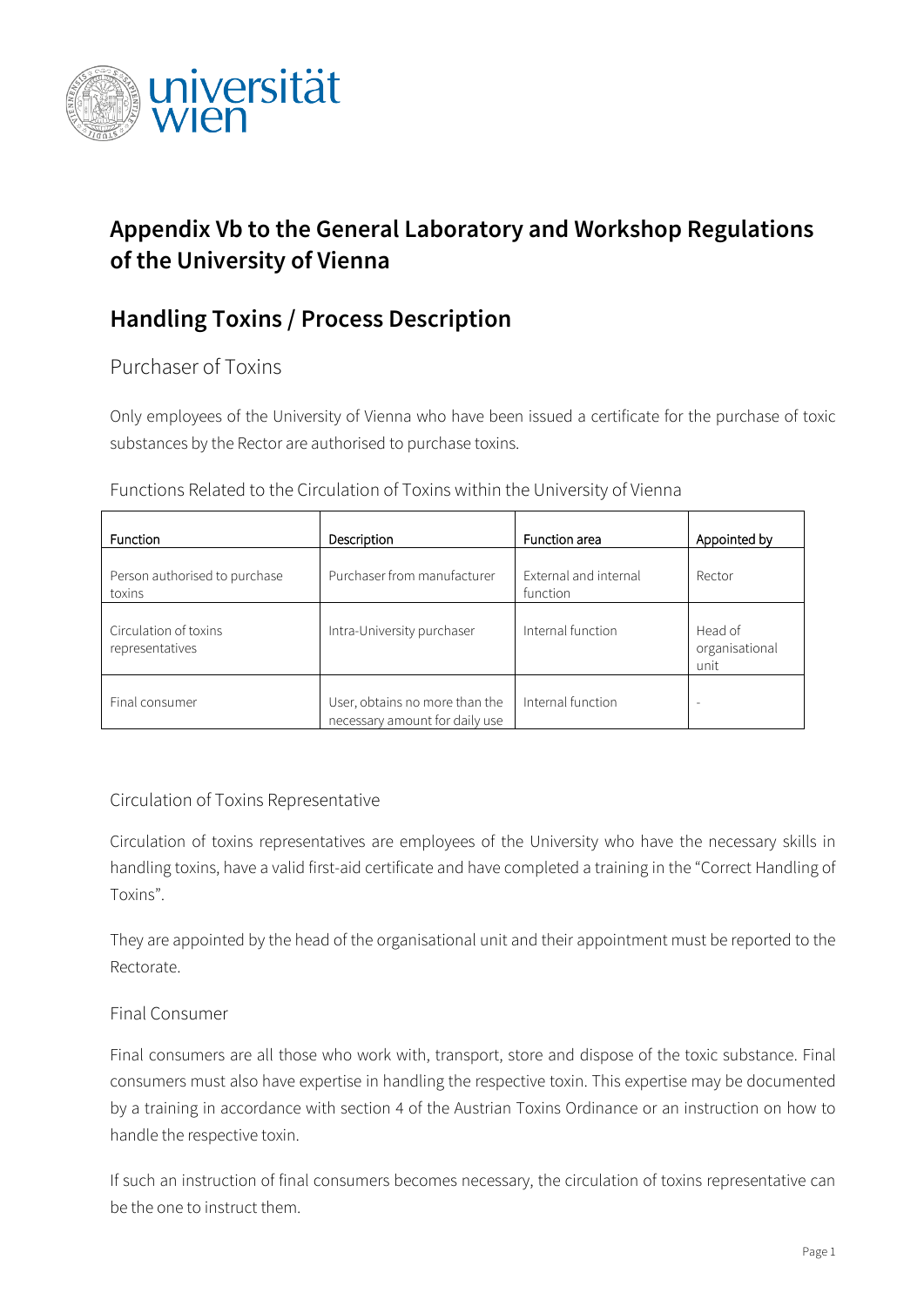

In case the identity or authorisation of the final consumer must be doubted, the toxin may not be handed over to them.

## Handing over Toxins to the Final Consumer

Whoever is in possession of toxins must make sure that they are handed over exclusively to people who may handle an acutely toxic substance autonomously and have the necessary expertise to do so.

At the University of Vienna, there are two possible ways to hand over toxins to the final consumer.

#### 1. Purchaser and Final Consumer Belong to the Same Subunit

| Who            | Responsibility                    | Description                                                             |
|----------------|-----------------------------------|-------------------------------------------------------------------------|
| Purchaser      | Purchases the toxin for subunit A | Is authorised to purchase toxins<br>from outside the University         |
| Final consumer | Uses the toxin in subunit A       | Expert user, obtains no more than<br>the necessary amount for daily use |

#### 2. Purchaser and Final Consumer Belong to Different Subunits

| Who                                                                                   | Responsibility                              | Description                                                              |
|---------------------------------------------------------------------------------------|---------------------------------------------|--------------------------------------------------------------------------|
| Purchaser                                                                             | Purchases the toxin for subunit A           | Is authorised to purchase toxins<br>from outside the University          |
| Purchaser<br>or                                                                       | Passes on the toxin to subunit B            | Is authorised to obtain toxins from<br>inside and outside the University |
| Circulation of toxins<br>representatives                                              |                                             |                                                                          |
| The person who accepts it $=$<br>purchaser or circulation of<br>toxins representative | Takes over the toxin on behalf of subunit B | Is authorised to obtain toxins from<br>inside the University             |
| Final consumer                                                                        | Uses the toxin in subunit B                 | Expert user, obtains no more than<br>the necessary amount for daily use  |

Whenever a toxin is used, another person with expertise and first-aid know-how must be present.

[Section 46 para. 2 of the Chemicals Act](https://www.ris.bka.gv.at/Dokumente/Bundesnormen/NOR40204430/NOR40204430.html)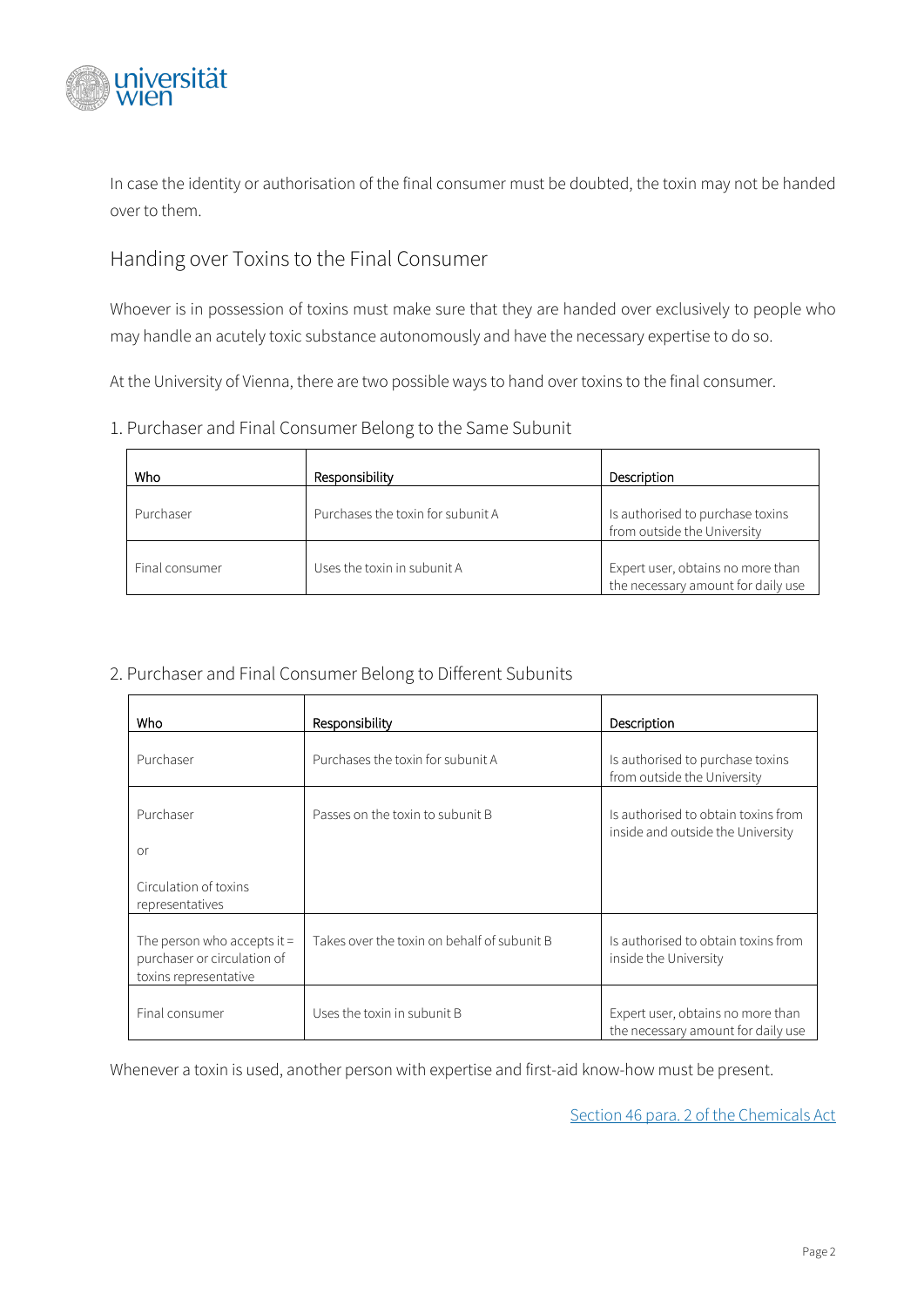

# Documentation

## Documentation of Toxins within a Subunit

| Who                                       | Content of records                                                                                                                                                                                                                                                                                                                                                                                                                                                                                       | Role                        |
|-------------------------------------------|----------------------------------------------------------------------------------------------------------------------------------------------------------------------------------------------------------------------------------------------------------------------------------------------------------------------------------------------------------------------------------------------------------------------------------------------------------------------------------------------------------|-----------------------------|
| Purchaser                                 | name of the toxin<br>1.<br>stored stock of each toxin arranged in order of size<br>2.<br>amount of each manufactured and purchased toxin<br>3.                                                                                                                                                                                                                                                                                                                                                           |                             |
| (Person authorised to purchase<br>toxins) | reference to a receipt documenting the purchase<br>4.<br>date of purchase<br>5.                                                                                                                                                                                                                                                                                                                                                                                                                          |                             |
|                                           | name of supplier<br>6.<br>each time a toxin is transferred:<br>$7^{\circ}$<br>name of the toxin<br>$\lambda$<br>amount of toxins transferred<br>b.<br>name of the purchaser<br>$C_{\alpha}$<br>authorisation of purchaser<br>$d_{-}$<br>date of transfer<br>$\rho$<br>in case of use: used amount and purpose; in case a toxin has been<br>8.<br>further processed, also indicate the names of the products<br>generated thereby (chemical designation, trade name) and the<br>amount of each toxin used | Purchaser from manufacturer |
| Final consumer                            | name of the toxin, used amount and purpose; in case a toxin has<br>1.<br>been further processed, also indicate the names of the products<br>generated thereby (chemical designation, trade name) and the<br>amount of each toxin used                                                                                                                                                                                                                                                                    | User                        |